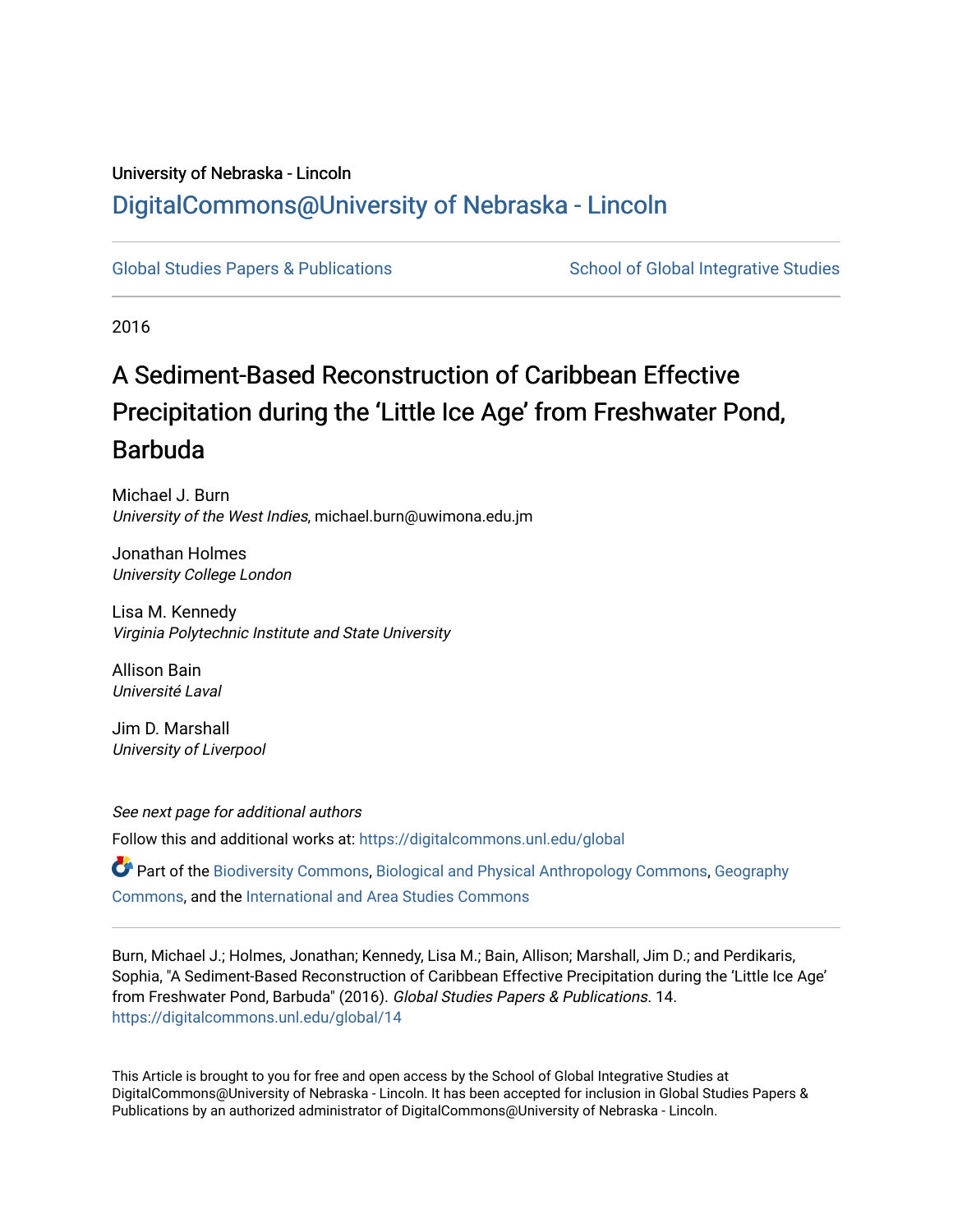## Authors

Michael J. Burn, Jonathan Holmes, Lisa M. Kennedy, Allison Bain, Jim D. Marshall, and Sophia Perdikaris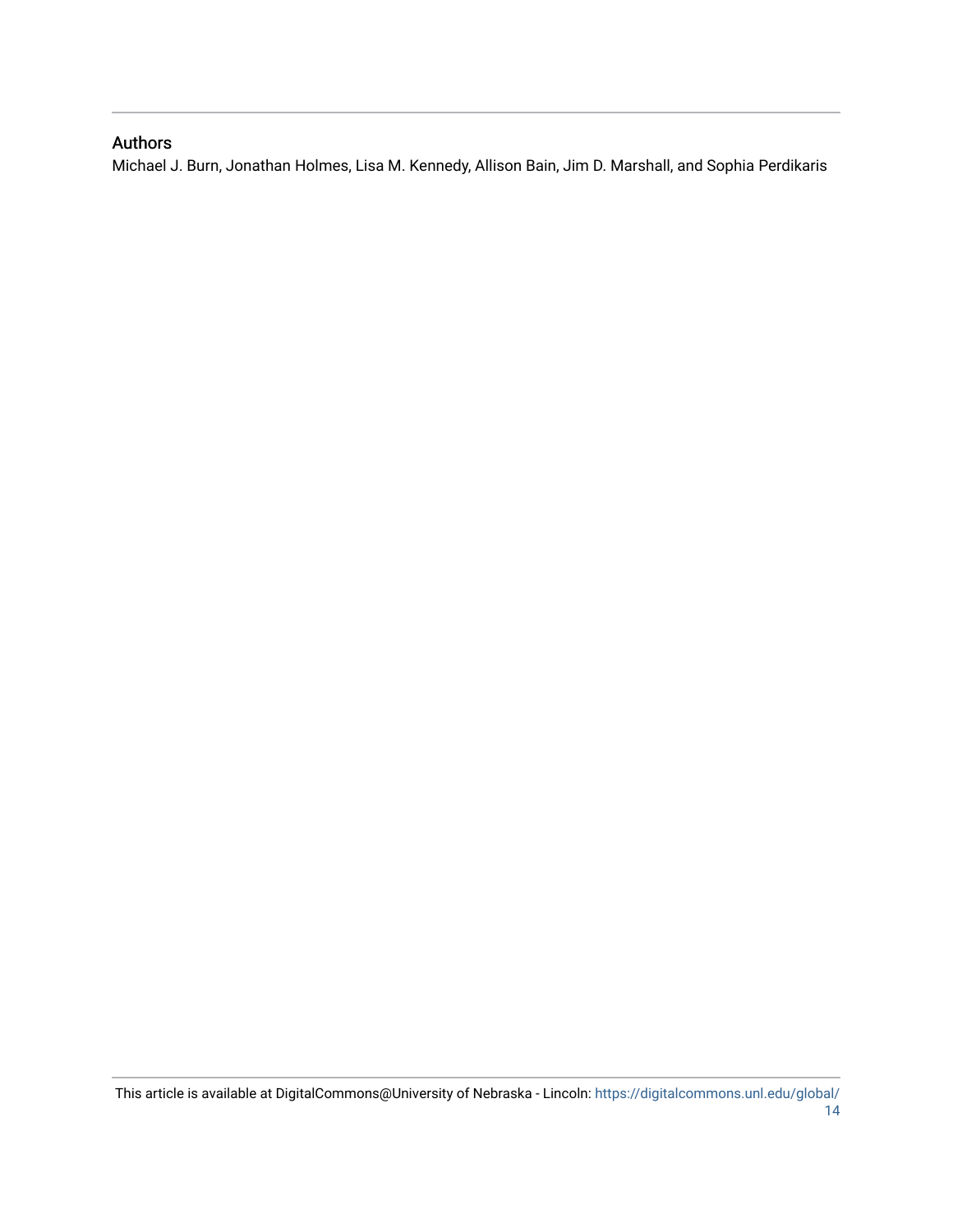

## A Sediment-Based Reconstruction of Caribbean Effective Precipitation during the 'Little Ice Age' from Freshwater Pond, Barbuda

Michael J. Burn, Jonathan Holmes, Lisa M. Kennedy, Allison Bain, Jim D. Marshall, and Sophia Perdikaris

#### **Abstract**

Contemporary climate dynamics of the circum-Caribbean Region are characterized by significant precipitation variability on interannual and interdecadal timescales controlled primarily by El Niño Southern Oscillation (ENSO) and the Atlantic Multidecadal Oscillation (AMO). However, our understanding of pre-industrial climate variability in the region is hampered by the sparse geographic distribution of paleoclimate archives. Here, we present a high-resolution reconstruction of effective precipitation for Barbuda since the mid-16th Century, based on biostratigraphic and stable isotope analyses of fossil ostracods and gastropods recovered from lake sediment cores from Freshwater Pond, the only freshwater lake on the island. We interpret episodic fluctuations in shell accumulation in the sediment record to represent changes in the balance between precipitation and evaporation during the Little Ice Age (LIA ~1400–1850 CE) and Industrial (1850–present) periods. Comparisons between indices of reconstructed ENSO and AMO variability, the abundance of the freshwater gastropod *Pyrgophorus parvulus*, and the δ18O records from ostracod calcite suggest that the relative influence of ENSO and AMO on long-term rainfall patterns in Barbuda has changed over the last 400 years. Our findings are in agreement with other high-resolution paleoclimate studies that suggest that long-term changes in effective precipitation during the LIA were much more variable, temporally and spatially, than previously suggested.

**Keywords**: Barbuda, Caribbean, Effective precipitation, Drought, Ostracods, Gastropods, Stable isotopes, Late Holocene, Little Ice Age

#### **Introduction**

A suite of established paleoclimate reconstructions indicate that dry conditions prevailed across the Caribbean region during the so-called Little Ice Age (LIA; ~1400–1850 CE). The evidence supporting the regional occurrence of aridity at that time includes the sedimentary titanium record from the Cariaco Basin (Haug et al., 2001) and positive  $\delta^{18}O$  excursions from microfossil calcite recovered from lake sediments from the Yucatan Peninsula (Hodell et al., 2005) and the Dominican Republic (Lane et al., 2011). Further, coral-based sea surface temperature (SST) reconstructions suggest a  $\sim$ 2–3 °C cooling of Caribbean SSTs during the LIA (Winter and Christy, 2000; Haase-Schramm, 2003; Black et al., 2007; Kilbourne et al., 2008), which resulted in less favorable thermodynamic conditions for convective rainfall and a more persistent southerly position of the Intertropical Convergence Zone (ITCZ).

However, the recent publication of new high-resolution precipitation reconstructions (Fensterer et al., 2012; Kennett et al., 2012; Burn and Palmer, 2014) has challenged the occurrence of a uniformly dry LIA across the circum-Caribbean Region, proposing instead that changes in the balance between precipitation and evaporation were far more variable, temporally and spatially. High-resolution core scans of the sediment geochemistry of a mangrove lagoon in southern Jamaica provide evidence for alternating episodes of rainfall and drought on interannual and interdecadal timescales during the LIA (Burn and Palmer, 2014). Similar patterns of variability are inferred from rainfall reconstructions from speleothem records in Belize (Kennett et al., 2012) and Cuba (Fensterer et al., 2012) as well as from coastal records of hurricane activity (Van Hengstum et al., 2014; Burn and Palmer, 2015) that suggest that the magnitude and frequency of tropical cyclones, which contribute significantly to regional rainfall, was highly variable during the LIA. Taken together, recent evidence suggests that the LIA climate was not uniformly dry; instead, rainfall patterns were characterized by a greater amplitude of variability, particularly when compared with those of the Medieval Climate Anomaly (~1200-1400 CE) and the most recent period of centennial warming during the Industrial Period (~1850 CE–present). To shed further light on the hydrological variability in the Caribbean during the LIA, we present a reconstruction of effective rainfall (i.e. precipitation minus evaporation) derived from biostratigraphic and stable isotope analyses of calcareous microfossils recovered from lake sediments in Barbuda, a small island in the Lesser Antilles.

#### **Background**

#### *Site Description*

Barbuda is a small (174 km2), low-lying limestone island of the Lesser Antilles island arc (Figure 1; Brasier and Donahue, 1985), which separates the tropical Atlantic Ocean from the Caribbean Sea. Barbuda's maximum average elevation of ~30 m corresponds to a massive limestone plateau of Pliocene age known as 'The Highlands,' which occupies the southeast segment of the Island. The plateau is bounded by abandoned sea cliffs to the north and east and by alternating late-Pleistocene consolidated beach ridge and lagoon deposits to the west and south, which form the Codrington Limestone Group (Martin-Kaye, 1959). Freshwater Pond (17°36'05'' N,  $61°47'28''$  W;  $\sim$  6m asl) is a permanent inland fresh-brackish water lake which is closed hydrologically and situated on the Codrington Limestone Group (Figure 1). Its late-Holocene origin is thought to be the result of rising eustatic sea level that reached its present-day maximum level ca. 3,000 years BP (Fairbanks, 1989), and the subsequent development of a rainfall-derived freshwater lens, which rests above the underlying salt water table (Brasier and Donahue, 1985). Consequently, the pond is very sensitive to precipitation variability

**Burn**: University of the West Indies, Kingston, Jamaica; corresponding author, michael.burn@uwimona.edu.jm **Holmes**: University College London, London, England, UK **Kennedy**: Virginia Tech, Blacksburg, Virginia, USA **Bain**: Université Laval, Québec City, Québec, Canada **Marshall**: University of Liverpool, Liverpool, England, UK **Perdikaris**: Brooklyn College, New York, New York, USA Received Nov 2, 2015; revised manuscript accepted Jan 25, 2016.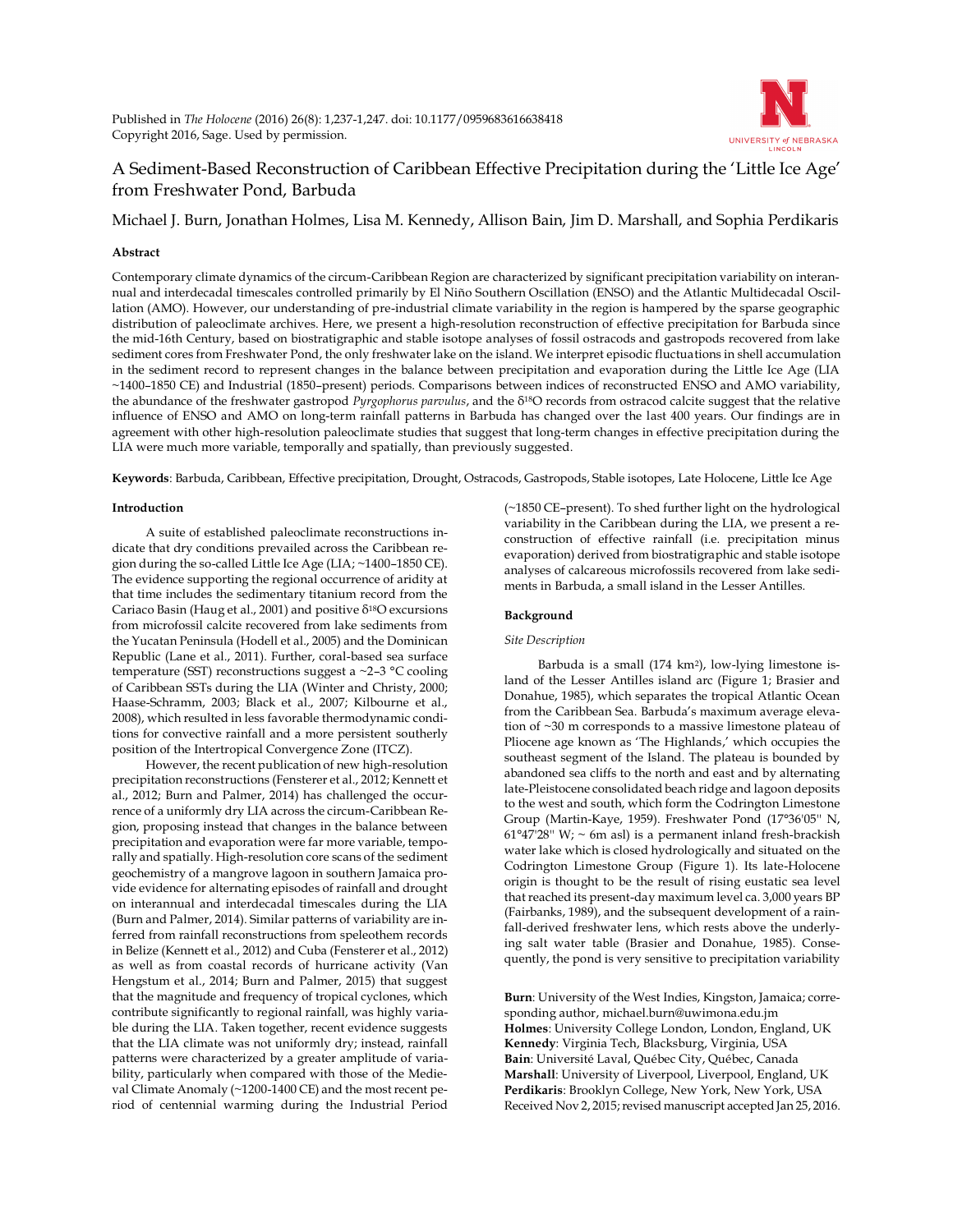on multiple timescales (Stoddart et al., 1973). Indeed, lake levels vary markedly throughout the year in response to distinct seasonal changes in precipitation. During the boreal summer wet season the lake freshens and increases in size, on occasion almost trebling its surface area. Water salinity measurements performed in August and October 1970 (5.96‰ and 0.9‰; Stoddart et al., 1973) revealed fresh to slightly brackish conditions. Conversely, during the winter dry season Freshwater Pond contracts and evaporative concentration of the water body creates a brackish sedimentary environment (Stoddart et al., 1973). Thus, the pond may be characterized as an oligomesohaline system in which the marl substrate is dominated by the alga *Chara* sp. that supports abundant populations of calcareous fresh- to brackish-water ostracods and gastropods. A rare inland mangrove forest comprising extensive stands of *Rhizophora mangle* (red mangrove) with *Conocarpus erectus* (buttonwood) and *Laguncularia racemosa* (white mangrove) fringes the pond. This mangrove ecosystem may be a relic of a more extensive forest that was connected previously to the Caribbean Sea (Stoddart et al., 1973).

#### **Climate**

Barbuda experiences a seasonal sub-tropical maritime climate with distinct wet and dry seasons that occur during the boreal summer (May-October) and winter (November-April), respectively. Temperatures remain relatively constant with an annual average of ~27 °C and range of 2–7 °C. Rainfall in Barbuda is relatively low for the region owing to the lowlying topography and lack of orographic rainfall. The island's easterly location within the Caribbean is rarely influenced by cold-front precipitation, which generally affects only the Northwest Caribbean. Between 1908 and 1960, average rainfall was 990 mm per annum ranging from 556–1,722 mm (Stoddart et al., 1973). Precipitation is generally controlled by the interplay between thermodynamic processes associated with sea surface temperature variability and dynamic processes associated with regional wind shear, which varies in response to the seasonal and interannual migration of the Intertropical Convergence Zone (ITCZ), the North Atlantic Subtropical High (NAH) and the Caribbean Low Level Jet (CLLJ; Enfield and Alfaro, 1999; Giannini et al., 2001; Cook and Vizy, 2010; Taylor et al., 2011). These processes also influence tropical cyclone activity, which contributes significantly to average annual rainfall in the region (Rodgers et al., 2001). Such activity is restricted to the boreal summer during which warm tropical Atlantic sea surface temperatures and the proximity of the Intertropical Convergence Zone (ITCZ) combine to provide a favorable environment for cyclone genesis.

Interannual and multidecadal variability in Caribbean rainfall patterns is controlled by a combination of El Niño Southern Oscillation (ENSO), the Atlantic Multidecadal Oscillation (AMO; Klotzbach, 2011; Winter et al., 2011) and the North Atlantic Oscillation (NAO; Wang, 2007; Cook and Vizy, 2010; Gouirand et al., 2012) the dynamics of which are described comprehensively elsewhere (Burn and Palmer, 2014).

The AMO is an index of North Atlantic sea surface temperature (SST) variability on multidecadal timescales with alternating warm and cold phases over periods of 65–70 years (Schlesinger and Ramankutty, 1994). It has been shown to have a widespread influence on climatic phenomena including tropical Atlantic hurricane activity (Goldenberg et al., 2001; Klotzbach, 2011) and precipitation in Africa (Folland et al., 1986), the Caribbean (Stephenson et al., 2014) and North America (Enfield, 2001). The oscillations are clearly recorded



**Figure 1**. (a) Map of the circum-Caribbean region and the sites discussed in the text. From left to right: Yok-Balum Cave, Belize (Kennett et al., 2012); Aguada X'caamal, Yucatan Peninsula Mexico (Hodell et al., 2005); Dos Anas Cave, Cuba (Fensterer et al., 2012); Grape Tree Pond, Jamaica (Burn and Palmer, 2014); Laguna de Felipe, Dominican Republic (Lane et al., 2011); Cariaco Basin (Haug et al., 2001); Freshwater Pond, Barbuda. (b) Map of Barbuda showing the study site Freshwater Pond. The area represented by horizontal lines shows the maximum extent of the Pond during wetter periods.

in annual resolution coral-based SST (Hetzinger et al., 2008; Kilbourne et al., 2008b; Vásquez-Bedoya et al., 2012) and speleotherm-based precipitation (Winter et al., 2011; Fensterer et al., 2013) reconstructions for the Caribbean Region. Although the causes of AMO variability are poorly understood, it appears to be related to variations in the Atlantic Meridional Overturning Circulation (AMOC; Knight, 2005; Hodson et al., 2009) which may, in turn, be forced by external factors including solar and volcanic activity (Cubasch et al., 1997), anthropogenic aerosol concentrations (Kwiatkowski et al., 2013), or by the internal variability of AMOC (Knight, 2009; Knudsen et al., 2011) or indeed a combination of external and internal factors (Knudsen et al., 2014).

#### **Methodology**

#### *Water samples*

Samples of rainwater, lake water and shallow groundwater were collected on several occasions between April and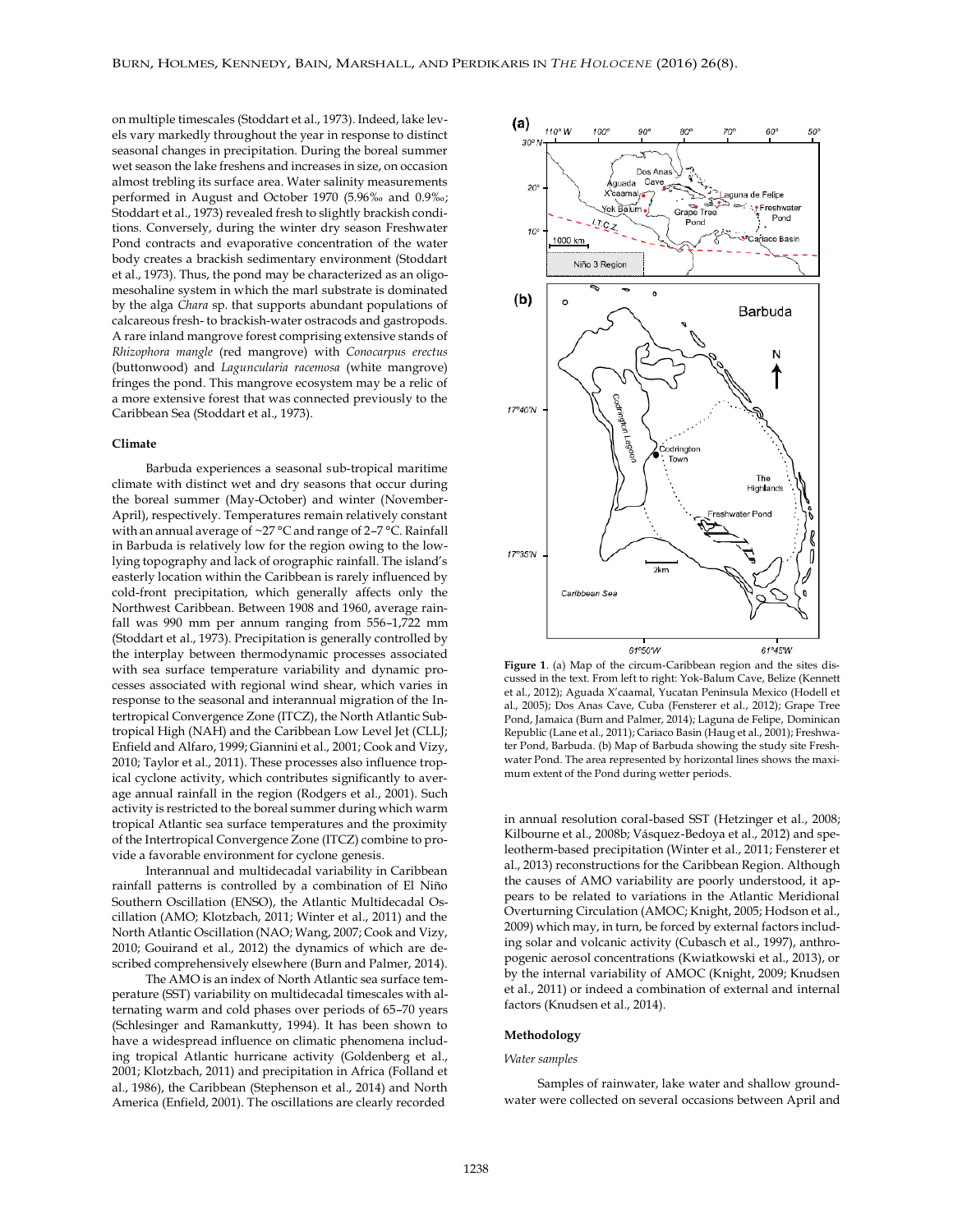October 2013 and analyzed to assist with interpretation of the carbonate isotope data. Some additional 'spot samples' were collected in May 2012. Surface waters and shallow groundwater samples were collected by completely filling 50-ml polyethylene bottles, which were then sealed with electrical tape to minimize the risk of evaporative loss. Rainwater samples from May 2012 were collected in 50-ml polyethylene bottles using a funnel, whereas those from 2013 were integrated samples of total monthly rainfall collected in a specially-adapted rainfall collector following IAEA protocols (IAEA http://wwwnaweb.iaea.org/napc/ih/documents/userupdate/sampling. pdf [accessed June 22, 2012]).

#### *Core recovery and chronology*

Three sediment cores (FP1-3) were recovered within a few meters of each other from Freshwater Pond through ~1 m of water using a Colinvaux-Vohnout drop-hammer modified piston corer (Colinvaux et al., 1999). Core FP2 was extruded into 1-cm slices in the field and stored at 4 °C in the lab. Samples were dried for 1 hour at 60 °C to establish water content and analyzed for loss-on-ignition at 550° C and 950 °C for organic matter and carbonate content, respectively (Dean Jr., 1974).

The sediment core chronology is based on four accelerator mass spectrometry (AMS) 14C dates (± 2σ) on well-preserved and identifiable achenes of the oligo-meso haline species widgeongrass (*Ruppia maritima*), which can also tolerate extended periods of hypersalinity (Kantrud, 1991). Comparisons of the 14C content of wood fragments and *Ruppia achenes* from the same level in a sediment core from the Island of Saint Martin (Lesser Antilles) did not reveal any significant reservoir effect (Bertran et al., 2004; Malaize et al., 2011). Plant macrofossils were treated using a base-acid-base treatment at the Scottish Universities Environmental Research Center (SU-ERC), East Kilbride, Scotland and the National Ocean Sciences Accelerator Mass Spectrometry Facility (NOSAMS) at Woods Hole Oceanographic Institution, USA. Given the low abundance of *Ruppia maritima* achenes within the sediment record, it was not possible to measure the  $\delta^{13}C$  ratio independently. Thus, an estimated δ13C value of −15‰ was applied to normalize the uncorrected 14C date, the value being based on δ13C measurements of *Ruppia achenes* growing in oligo-mesohaline water environments (Wozniak et al., 2006). An age-depth model was constructed using a linear interpolation fitted through four calibrated radiocarbon dates using Clam 2.1 (Blaauw, 2010). Radiocarbon dates were calibrated using the online software package OxCal 4.1 (Ramsey, 2001) and IntCal09 (Reimer et al., 2011). Data points are weighted according to the calibrated probabilities and all dates are reported in calibrated calendar years CE (2σ error ranges).

#### *Faunal analyses*

2 cm<sup>3</sup> of sediment material was taken from each of the extruded 1cm slices from core FP2 and gently washed with distilled water using a 63 μm sieve to remove the fine fraction. The coarse fraction was dried overnight in an oven at 40 °C. Ostracod valves, gastropod shells and plant macrofossils were isolated and picked from the coarse fraction using a fine nylon brush under a low power (20×) binocular microscope under incident light and identified. Taxonomic information about the ostracod species found came from the following sources: Martens & Behen (1994), Broodbakker (1982, 1983a, b, c, 1984a, b,), Furtos (1934, 1936, 1938) and Keyser (1976). Ecological interpretations of the ostracod assemblages were based on the work of Holmes (1997), Keyser and Schöning (2000) and Pérez et al. (2010) and those of the gastropods based on McKillop and Harrison (1982) and Smith and Brousseau (1996). All gastropod shells and up to 250 individual adult ostracod valves were picked from each sample and stored on micropalaeontological slides. The presence and absence of pre-adult molts was assessed qualitatively to determine the extent to which the assemblages remained in situ. Only valves that were sufficiently whole to permit identification were picked.

#### *Stable isotopes*

Stable isotopes of oxygen and hydrogen in water samples were measured at the 'Lifer' stable isotope laboratory, University of Liverpool. Isotope ratios were determined simultaneously using a 'Picarro' WS-CRDS system and results are the average of at least 8 sequential injections of 2 μL of water. Results were normalized to international standards using the SMOW/SLAP scale and verified by analysis of GISP as an unknown. Analytical precision was better than  $0.08\%$  for  $\delta^{18}O$ and 0.40‰ for δD.

Individual ostracod valves were selected from the 1 cm stratigraphic sediment sections from core FP2. Individual valves of adult specimens of the ostracod *Heterocypris punctata* were picked from the coarse fraction using a fine paint brush under a low-power binocular microscope. Prior to isotope analysis, ostracod valves were cleaned using a fine brush and then allowed to dry. Valves were then checked for impurities using a binocular microscope. Multiple-valve (5 valves for the majority of core levels) samples were analyzed using a ThermoFinnigan Delta Plus XP mass spectrometer connected to a GasBench. Oxygen-isotope values are reported in standard delta notation relative to the VPDB (Vienna Pee Dee belemnite) standard, with uncertainties of  $0.09\%$  for  $\delta^{13}C$  and 0.20‰ for δ18O (1σ), at the Bloomsbury Environmental Isotope Facility (BEIF), University College London.

#### **Results**

#### *Water isotopes*

The spring/well waters range from about −2 to −4.5‰ VSMOW (Vienna Standard Mean Ocean Water) for δ18O and −8 to −28‰ for δD and are described by the relationship δD = 7 ×  $\delta^{18}O$  +2.8 (Figure 2). The linear regression line for these waters plots slightly to the right of that of the Global Meteoric Water Line (GMWL), which is described by the equation  $\delta D = 8 \times \delta^{18}O$ + 10. Further, the spring and well waters are, with one exception, distinctly more negative than the Freshwater Pond surface waters, of which the latter vary from  $\sim$  +0.5 to +7.5‰ for  $\delta^{18}\mathrm{O}$ and +2 and +36‰ for δD and are described by the relationship  $\delta$  D = 5 ×  $\delta$ <sup>18</sup>O – 0.6. The linear regression line for the lake waters has a significantly lower gradient than those of the GMWL and local ground water samples. The monthly-integrated precipitation samples fall reasonably close to the interception of the regression lines describing the spring/well and surface waters with the exception of the May 2013 sample and the two spot samples, which were all more positive.

#### *Sediment description and chronology*

The Freshwater Pond sediment core is composed of basal greenish-gray clays (84–50 cm) underlying 50 cm of uniform authigenic carbonate (marl) sediments rich in calcareous micro- and macrofossils including fresh- to brackish-water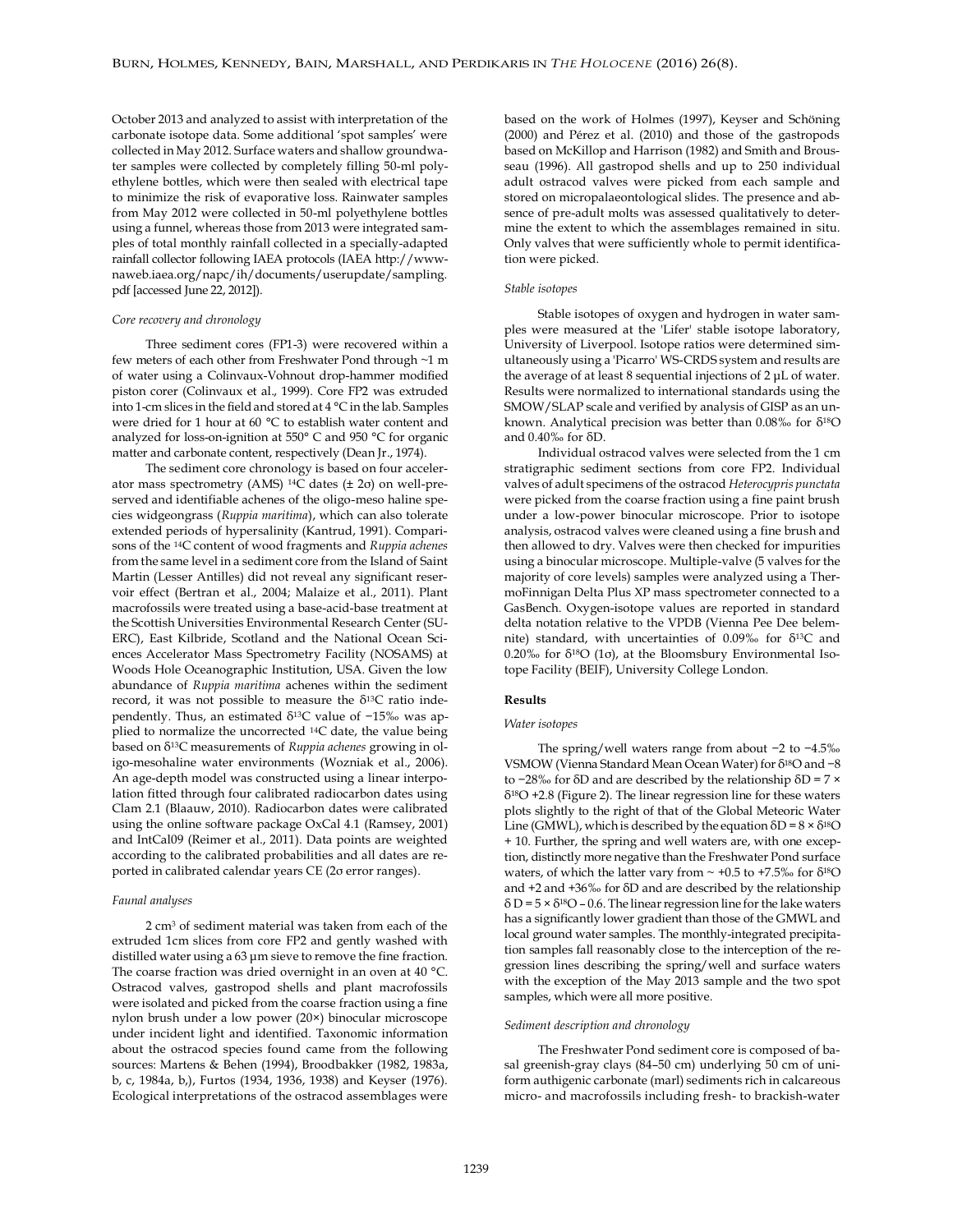

**Figure 2**. Plot of the stable isotope composition of ground water, precipitation and lake water in Barbuda collected on several occasions in May 2012 and between April and October 2013. Note the linear least squares regression lines for spring and lake waters have a lower gradient and fall below that of the Global Meteoric Water Line (GMWL) suggesting evaporative enrichment of the collected samples. Groundwater and rainfall samples were recovered from man-made wells and rainfall collectors on the Highlands Plateau. Lake water samples were collected from Freshwater Pond.

ostracods, gastropods, charophyte oospores and incrustations (Figure 3). The lowermost 12 cm of the record contains trace amounts of plant detritus (mangrove leaves) as well as gravelsized fragments of indurated limestone most likely derived from the underlying limestone terrace. Numerous iron-rich red mottles characterize the basal clays at 72–50 cm, above which a sharp transition marks the lower boundary of marl formation. This transition is evident in the loss-on-ignition analyses characterized by a sharp rise in carbonate content and a concomitant decrease in the residual content. Table 1 presents the results of AMS radiocarbon dating for this site. The two basal radiocarbon ages (63–64 cm and 64–65 cm) are consistent, showing the deposition of greenish-gray clays occurred sometime before ~ 40 cal yr BCE. Sediment accumulation increased significantly above the transition to authigenic marls (50 cm), the initial deposition of which occurred between 1460 and 1640 CE (2σ error range).

#### *Ostracod and gastropod assemblages*

Abundant and generally well-preserved ostracod and gastropod shells were found within the sediments. The assemblages contain adults and juveniles and therefore appear largely to be in situ, with only limited signs of reworking. The low-diversity assemblages contain at most five ostracod and two gastropod species, including one previously undocumented species. Here we restrict our interpretations to the ecological preferences of the most abundant ostracod and gastropod taxa, namely *Heterocypris punctata*, *Chlamydotheca* sp. and *Pyrgophorus parvulus*.

*Heterocypris punctata* (Keyser, 1975) is a nektobenthic ostracod, which is generally found in warm, shallow waters (< 1 m) and is often associated with dense aquatic vegetation. Across the Caribbean it inhabits seasonally fluctuating coastal lagoons and prefers brackish-water conditions with a salinity range of 2–7‰ (Keyser and Schoning, 2000); however, live specimens collected recently by the authors from Manatee Bay in Jamaica, suggest it has a wider tolerance range, including salinities up to 20‰. Ostracods in the genus *Chlamydotheca* (Saussure, 1838) are nektobenthic, prefer fresh water, and have a largely Neotropical distribution. Evidence from Jamaica suggests it prefers the shallow-water environments near the edges of lakes and ponds (Holmes, 1997) and is able to tolerate shallow and fluctuating water levels. The very large specimen found at Freshwater Pond has hitherto not been documented and is left in open nomenclature until living specimens can be obtained. *Pyrgophorus parvulus* (Guilding, 1828) has a circum-Caribbean distribution with documented specimens from Jamaica, Hispaniola, St. Lucia, Grenada, St. Vincent and the Grenadines, the U.S. Virgin Islands, Trinidad and Tobago, the Netherlands Antilles, and Venezuela (Harrison, 1984; Muchmore, 1993, Smith and Brousseau, 1996). It is a freshwater Hydrobiid gastropod that inhabits freshwater pools and ponds of varying sizes and depths with surface areas < 400 m<sup>2</sup> (McKillopp and Harrison, 1982) and is often found in ephemeral and temporary ponds associated with episodes of heavy rainfall such as waterlogged banana drains and dasheen gutters. The species can tolerate brackish water conditions and has been collected from freshwater-fed mangrove forest ecosystems (Smith and Brousseau, 1996).

#### *Biostratigraphy and stable isotopes*

Calcareous microfossils and macrofossils including ostracod, gastropod and charophyte remains are abundant within the authigenic carbonate muds of the upper 50 cm of sediment core FP2; however, their abundance varies significantly throughout the sequence (Figure 4(a)). We sub-divided the sediment archive into five biostratigraphic units delimited by the absence of the freshwater gastropod *Pyrgophorus parvulus* at sediment depths of 5, 16, 30 and 42 cm. Similar minima in the total sum of micro- and macro-fossils were observed at the same depths.

Two notable patterns emerged from the fossil ostracod and gastropod data. First, the relative abundance curves of ostracod remains (Figure 4(b)) suggest a gradual transition from a *Chlamydotheca*-dominated assemblage in the lower units (FP1–2) of the sediment profile to one dominated by *Heterocypris punctata* in the upper half (FP3–5). The progressive increase (decrease) in the relative abundances of *H. punctata* (*Chlamydotheca*) upcore is mirrored broadly by a rise in δ13C values. The second prominent pattern can be observed within the curve representing the total sum of micro- and macrofossils (Figure 4). Periodic pulses of shell accumulation occurred towards the center of each unit (FP1–5), and are separated by episodes during which the total abundance of micro- and macrofossils dropped significantly. This episodic variability in shell accumulation is mirrored broadly by the carbonate content of the sediment core, which co-varies with the total micro-and macro-fossil sum, a relationship that is particularly evident in units FP1 and FP2. A clear inverse relationship between the relative abundances of the freshwater gastropod *P. parvulus* and the brackish-water-tolerant ostracod *H. punctata*, is evident throughout the sediment record (Figure 4(b)).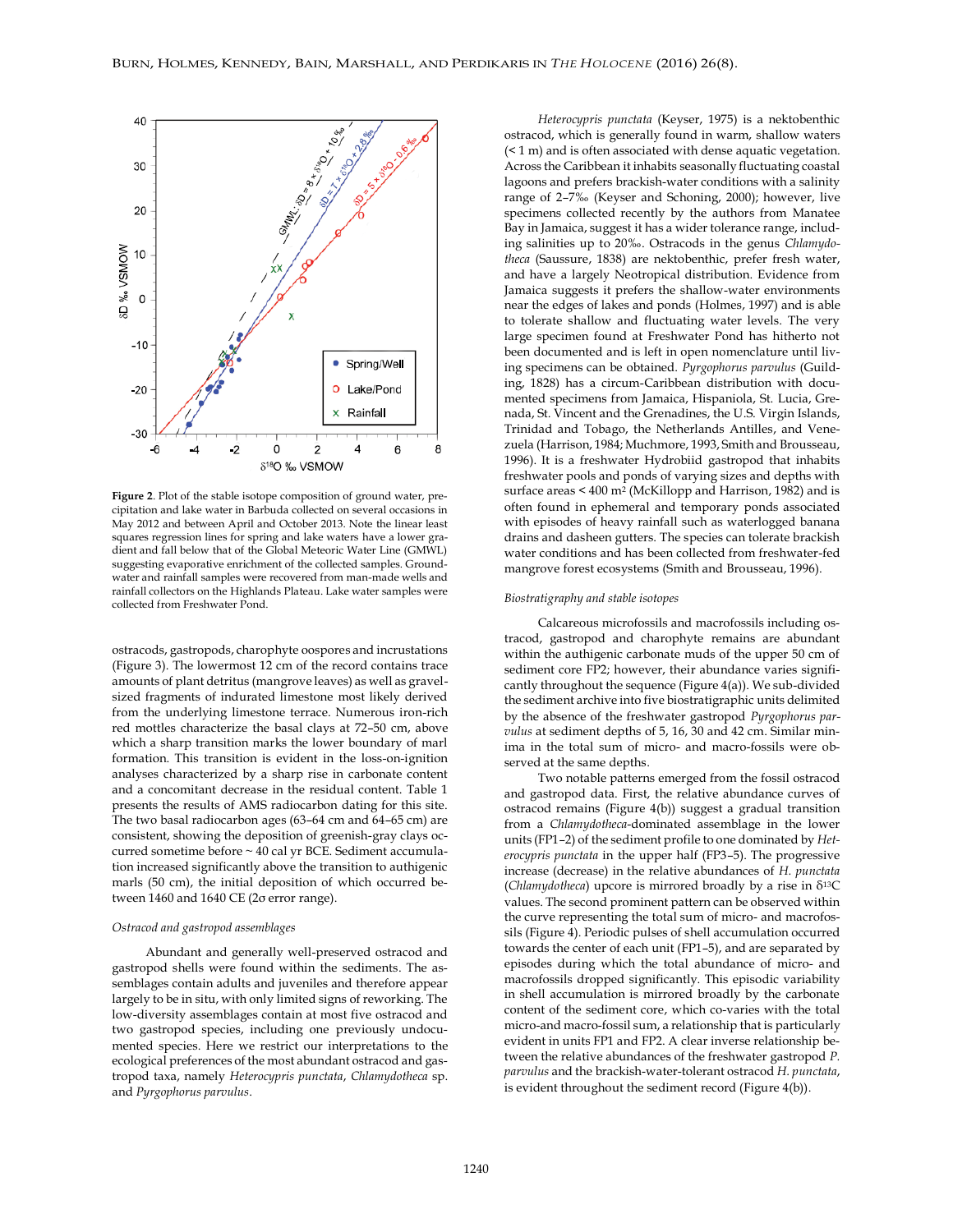

**Figure 3**. Sediment stratigraphy, age-depth model and the corresponding water, organic matter, carbonate and residual curves determined by loss-onignition for sediment core FP2 from Freshwater Pond, Barbuda.

**Table 1**. Radiocarbon dates for the last 1,200 calibrated years from the Freshwater Pond sediment record.

| Lab code    | Depth (cm) | $\delta^{13}C$ (%o) | Age $(14C \text{ yr BP})$ | 20 calibrated yr CE | Probability (%) |
|-------------|------------|---------------------|---------------------------|---------------------|-----------------|
| SUERC-37169 | $27 - 30$  | $-15$ (est.)        | $242 \pm 30$              | 1936-1954           | 7.4             |
|             |            |                     |                           | 1762-1802           | 28.0            |
|             |            |                     |                           | 1738-1751           | 0.9             |
|             |            |                     |                           | 1631-1682           | 52.4            |
|             |            |                     |                           | 1525-1558           | 6.7             |
| SUERC-37170 | $47 - 49$  | $-15$ (est.)        | $347 \pm 30$              | 1463-1533           | 39.1            |
|             |            |                     |                           | 1536-1635           | 55.8            |
| OS-81963    | $63 - 64$  | $-25.17$            | $1959 \pm 30$             | 103-122             | 4.4             |
|             |            |                     |                           | <b>40 BCE-88</b>    | 91.0            |
| OS-81964    | 64-65      | $-26.05$            | $2121 \pm 40$             | 211-42 BCE          | 83.1            |
|             |            |                     |                           | 229-220 BCE         | 0.9             |
|             |            |                     |                           | 352-295 BCE         | 11.4            |

Dates marked in bold are more strongly weighed in the age-depth model.

Oxygen isotope values from the valves of *H. punctata* fluctuated between  $\sim$  -0.5 and 2.5‰ for the sequence as a whole (Figure 4b). The core-top value of +0.3‰ is consistent with its calcification in water with a  $\delta^{18}O$  value of about +2.7‰ using the equation of Kim and O'Neil (1997), and assuming a calcification temperature of 30 ˚C and an offset from oxygen-isotope equilibrium of +1‰ for *H. punctata* due to vital effects (Pérez et al., 2013). This is within the range of modern  $δ<sup>18</sup>O$  values for the water of Freshwater Pond (Figure 2).

The most positive excursions of ~2.5‰ occur at 39, 29, and 16 cm, broadly corresponding with the unit boundaries. The maximum  $\delta^{18}O$  value in the core occurs at 29 cm depth and equates to a lake water  $\delta^{18}O$  of +5.2% VSMOW, assuming water temperature of 30 °C, an estimate based on the average temperature range of waterbodies (28–30 °C) in similar climatic and environmental settings across the region (Burn and Palmer, 2014). The most negative values occur at 42, 24, and 11 cm, of which the latter equates to a lake water δ18O of +1.6 ‰ and +1.2‰ assuming water temperatures of 30 °C and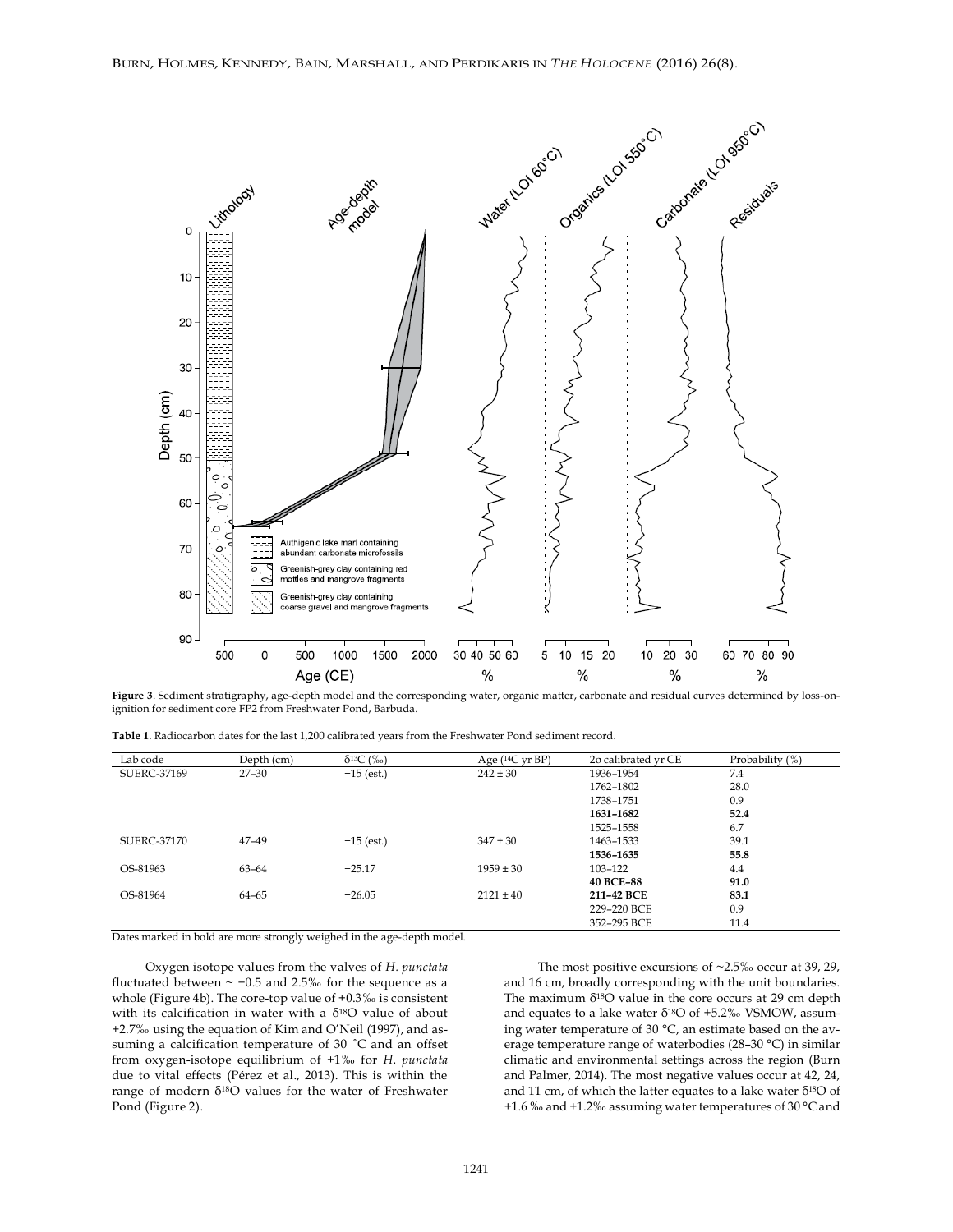

**Figure 4**. Ostracod and gastropod fauna of Freshwater Pond sediment core FP2 (a) absolute fossil counts (#) for each taxon per 2 cm<sup>3</sup> of sediment and the corresponding curves for the total sum of ostracod valves, carbonate content and the total sum for all micro-and macrofossil counts. The biostratigraphic units FP1-5 are delimited by boundaries defined by the absence of the freshwater gastropod *Pyrgophorus parvulus*. (b) Stable carbon and oxygen isotope measurements determined from fossil valves of the ostracod *Heterocypris punctata* compared with the relative abundance of selected ostracod and gastropod taxa, the carbonate content of sediment core FP2 and the total sum of all micro- and macrofossil counts. Light gray lines represent the original stable isotope measurements and the black line is a 5-point running mean of the isotope time series.

28 °C, respectively. With the exception of units FP1 and FP2, the oxygen isotope record broadly follows the patterns in the abundance of *P. parvulus*, whereby positive (negative) excursions of oxygen isotope values coincide with periods of low (high) abundance of *P. parvulus*.

#### **Discussion**

#### *Stratigraphy and Chronology*

The genesis of Freshwater Pond occurred some 2,000 years BP with the deposition of the basal greenish-gray clays.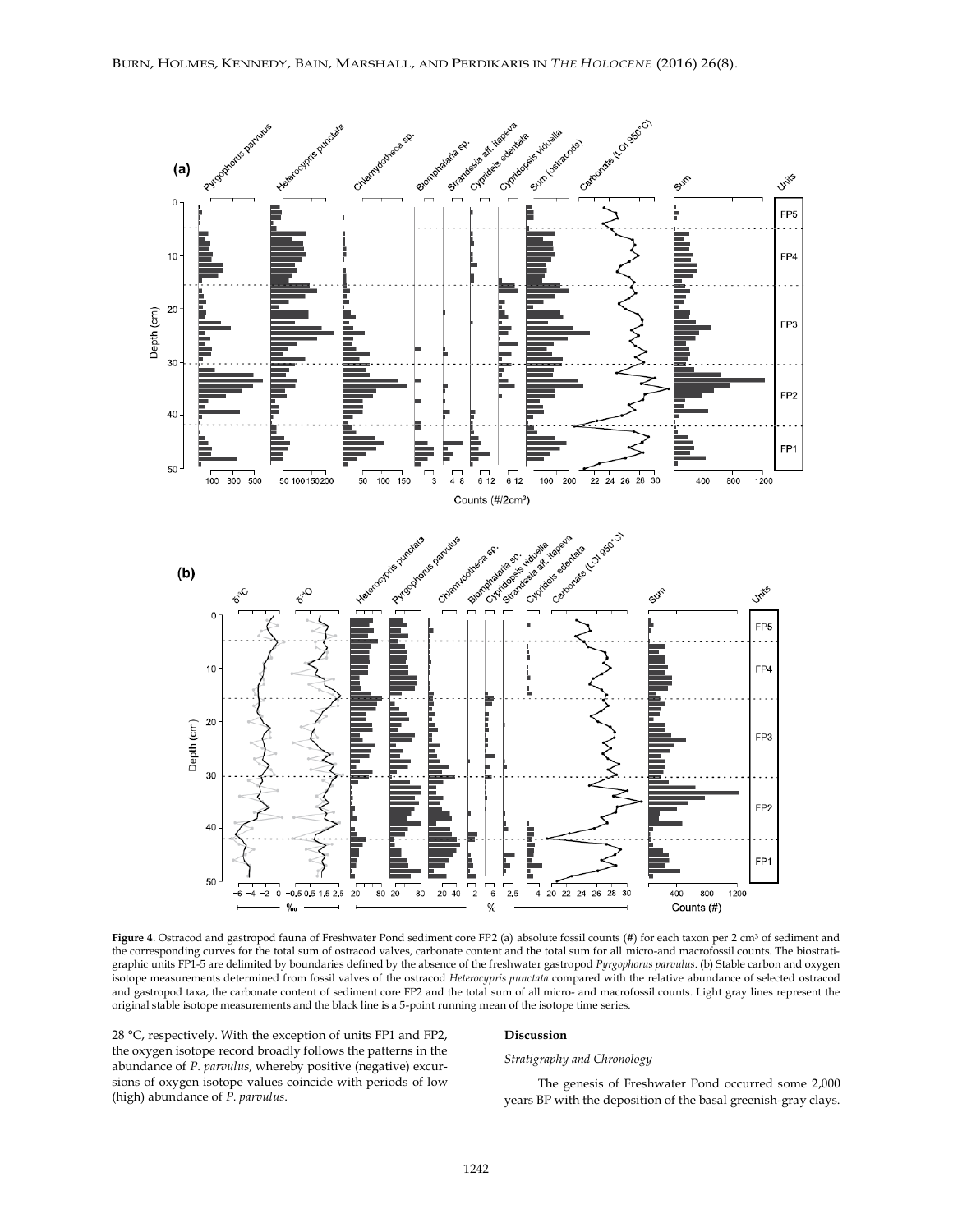The lake was probably connected to the Caribbean Sea at that time by means of the narrow channel extending southward from its southern margins. Greenish-gray clays are common constituents of coastal lagoon sediment profiles in the Caribbean region and are often emplaced immediately above the underlying carbonate platform prior to the accumulation of lagoonal sediments. They are thought to be formed by in situ crystallization of deeply weathered terrestrial material in lagoons of elevated salinity or on the shallow sea floor (Isphording, 1973). Mangrove fragments found preserved within the clay matrix provide evidence of an established mangrove forest that extended inland from the southern coast of Barbuda, which still thrives today despite the pond's isolation from the sea (>2 km). By 2,000 years BP, the rate of eustatic sea level rise had slowed and having reached contemporary levels, permitted the initial development of a freshwater lens that rested above the underlying saltwater table (Brasier and Donahue, 1985). Red mottles present within the clays from 70–50 cm suggest that lake levels changed significantly during this period, affecting redox conditions in the lake. Sediment accumulation rates remained low until the transition to the period of authigenic marl precipitation at 50 cm depth (~1460–1640 CE; 2σ error ranges), after which a sharp increase in the sedimentation rate occurred. The establishment of a more permanent water body at this time is supported by the presence of an abundant fresh-brackish water calcareous microfossil and macrofossil assemblage.

#### *Biostratigraphy and carbon isotopes*

Stable carbon isotopes measured from ostracod calcite are often interpreted as paleoproductivity indicators because <sup>12</sup>C is preferentially taken up by plants during photosynthesis, leaving lake-water Total Dissolved Inorganic Carbon (TDIC) with higher δ13C values (e.g. Holmes et al., 1997). As a result, positive excursions in  $\delta^{13}$ C may indicate periods of enhanced ecosystem productivity as 12C is drawn down into the lakes' organic carbon store. However, changes in δ13C are also influenced by the interplay between the relative rates of plant respiration and decay and the exchange of CO<sub>2</sub> between the atmosphere and the lake water. The former acts to reduce the δ13C value by releasing <sup>13</sup>C-depleted  $CO<sub>2</sub>$  ( $\delta$ <sup>13</sup>C = −30 to −10) into the water body (Holmes et al., 1995). In contrast, in carbonate lakes, such as Freshwater Pond, that exhibit a high pH and are very well buffered, the pre-industrial atmosphere would have contributed CO<sub>2</sub> with a <sup>13</sup>C value of ~ −6.5‰ to the lake-water TDIC (Gerber et al., 2003). In general, TDIC should have a δ13C value 7.6‰ higher than that of the atmosphere at 28 ˚C, assuming complete isotopic equilibrium exists between the two. Thus, assuming pre-industrial atmospheric  $CO<sub>2</sub>$  had a  $\delta^{13}C$  value of about −6.5‰, TDIC of Freshwater Pond would have had a δ13C value of  $\sim$  +1.1‰. The range of values exhibited in sediments from Freshwater Pond are generally more negative, suggesting either that TDIC may not have been in complete isotopic equilibrium with the atmosphere and/or that plant respiration and decay were affecting the isotopic signature. With this in mind, we nevertheless interpret the longer-term trends in δ13C as a general indicator of ecosystem productivity.

The Freshwater Pond sediment record represents the establishment of a new fresh-brackish water ecosystem, thus the biological assemblages were not only influenced by environmental and climatic variability, but also by internal ecosystem dynamics associated with hydroseral succession. For example, the transition from a *Chlamydotheca*-dominated ostracod assemblage in units FP1&2 to one dominated by *Heterocypris punctata* (FP3–5) reflects not only a change from a fresh-to brackish water environment, but may also reflect a trend towards increased ecosystem productivity, an interpretation supported by the progressive increase in the  $\delta^{13}$ C values of ostracod calcite throughout the sequence. The low abundance of *H. punctata* in the lowermost units of the sediment record may relate to the early developmental stage of the lake.

Low levels of organic matter combined with negative excursions of  $\delta^{13}$ C suggest that photosynthetic activity within the lake was subdued at that time resulting in the low abundance of aquatic macrophytes, which, in turn, may have restricted the population expansion of *H. punctata* (Perez et al. 2010). Rising  $δ<sup>13</sup>C$  values and organic matter content, and the relative abundance of *H. punctata*, point to a transition to a more productive environment beginning around 1700 CE (30cm; FP3–5). The concomitant decline in the abundance of *Chlamydotheca* suggests that this species may have been outcompeted by *H. punctata*. The relative abundance of the gastropod *Pyrgophorus parvulus*, a predominantly freshwater species (McKillop and Harrison, 1982; Smith and Brousseau, 1996), provides further support for this interpretation; if the decline in *Chlamydotheca* had been caused by increased salinity levels alone, a parallel decline in the population of *P. parvulus* would be expected. The relative abundance of *P. parvulus* remains generally consistent throughout the sequence, highlighting the likelihood that the *Chlamydotheca* decline was caused by either increased competition with *H. punctata* or increased lake productivity, or a combination of both.

*P. parvulus* provides a robust and sensitive proxy for the changing balance of precipitation and evaporation because of its ability to thrive in both temporary and permanent water bodies in response to a rapid increase in rainfall (McKillop and Harrison, 1982). We interpret periodic pulses of shell accumulation recorded in each of the stratigraphic units (FP1– 5) to reflect changing lake levels in response to changes in patterns of effective precipitation. We suggest that rapid increases in the abundance of *P. parvulus* and the total microand macro-fossil sum, reflect increases in effective rainfall that resulted in the expansion and freshening of Freshwater Pond. In contrast, their declining abundance indicated drier conditions that caused the lake to contract, thereby increasing salinity, a consequence of evaporative concentration. Because *H. punctata* exhibits greater tolerance of euryhaline conditions than *P. parvulus*, it would likely have outcompeted the gastropod during periods when evaporative concentration occurred in response to extended episodes of aridity. Thus, we interpret the inverse relationship between the relative abundances of *H. punctata* and *P. parvulus* on shorter timescales, to represent drier and wetter conditions, respectively (Figure 4).

Our proxy data indicate that the most severe period of aridity in our record occurred in Barbuda around 1600 CE (42 cm) and is characterized by low micro-and macrofossil abundance and an associated drop in carbonate content (Figure 4). The combination of a drop in microfossil abundance, which included both fresh- and brackish-water-tolerant species, and the cessation of marl formation, would strongly suggest that the lake dried up entirely at that time. Other dry periods are inferred at around 1720 CE (30 cm), 1800–1850 CE (15–20 cm), and during the last ~30-40 years (Unit FP5).

#### *Oxygen Isotopes*

The relationship between precipitation and the  $\delta^{18}O$  of lake water arises as a result of two additive processes. First, there is often a negative correlation between precipitation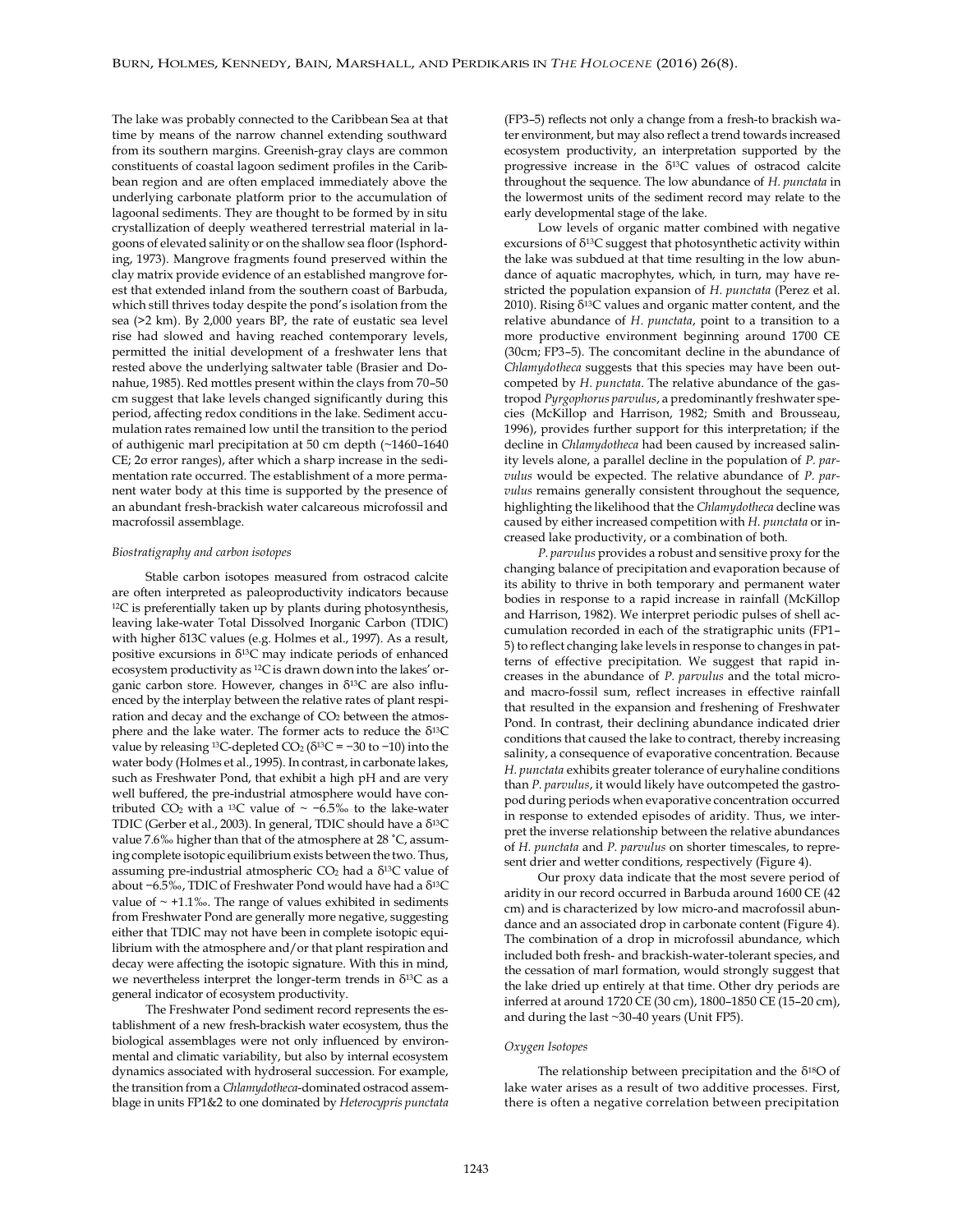

**Figure 5**. Comparisons between the tree-ring-based reconstructions of the Atlantic Multidecadal Oscillation (AMO) of Gray et al. (2004) and El Niño Southern Oscillation (ENSO) of Li et al. (2013) and counts of the freshwater gastropod *Pyrgophorus parvulus* (Guilding, 1828) and the oxygen isotope determinations of ostracod calcite of *Heterocypris punctata* (Keyser, 1975) for the period 1500 CE–present.

amount and  $\delta^{18}O$  value of precipitation ( $\delta^{18}O_p$ ) as a result Rayleigh distillation, which occurs during rain-out; this relationship represents the so-called 'amount effect' (Dansgaard, 1964). Thus, periods of increased rainfall are associated with lower  $\delta^{18}O_p$  values. Second, the  $\delta^{18}O$  of surface water in lakes and ponds is often modified as a result of evaporation, during which water molecules containing lighter isotopes are lost preferentially, leaving the remaining waterbody relatively enriched in heavier isotopes. Enhanced evaporative enrichment occurs when effective moisture (P-E) and atmospheric humidity are low. Consequently, during dry intervals, reduced rainout produces precipitation with a relatively high δ18O<sup>p</sup> value and this value is further increased by kinetic fractionation during evaporative enrichment after the water has reached the ground surface. Secondary effects, determined by the source, transport paths, and rainout history of the air masses, all of which are linked to atmospheric circulation, may also influence the  $\delta^{18}O_p$  value of rainfall, and hence lake water.

We argue that the oxygen isotopic composition of lake waters from Freshwater Pond is sensitive to the changing balance between lake water inputs (precipitation and groundwater) and evaporative loss. The  $\delta^{18}O$  and  $\delta D$  values of the contemporary lake waters are distinctly more positive than those

of the rainfall and groundwater samples indicating a marked kinetic fractionation due to evaporative enrichment (Figure 2). Further, the regression equation for the lake waters of Freshwater Pond ( $\delta D = 5 \times \delta^{18}O - 0.6$ ) defines an evaporative line, which falls below the GMWL ( $\delta D = 8 \times \delta^{18}O + 10$ ) and has a slope of about 5. These values are consistent with those of other tropical lakes where evaporation is a dominant process including the lake waters of Wallywash Great Pond in Jamaica ( $\delta D = 5.5 \times \delta^{18}O - 0.06$ ; Holmes et al., 1995), the combined waters of lakes Chichancanab and Petén Itzá on the Yucatan Peninsula in Mexico ( $\delta D = 5 \times \delta^{18}O - 1.3$ ; Hodell et al., 2012) and a suite of lakes in East Africa (Craig 1961). Given our contention that the isotopic composition of Freshwater Pond reflects changes in effective moisture and that lake waters are the dominant control on the oxygen isotopic composition of biogenic calcite in hydrologically closed lakes, we therefore interpret the  $\delta^{18}O$  of fossil ostracod calcite to be a proxy for effective precipitation.

The most positive excursions of δ18O of ostracod calcite in our sediment record are generally associated with episodes of low microfossil abundance (particularly *P. parvulus*), and so support our inference that these episodes represent periods of relative aridity (Figure 4(b)). These positive excursions equate to a lake water  $\delta^{18}O$  of  $\sim +5\%$  after correcting for vital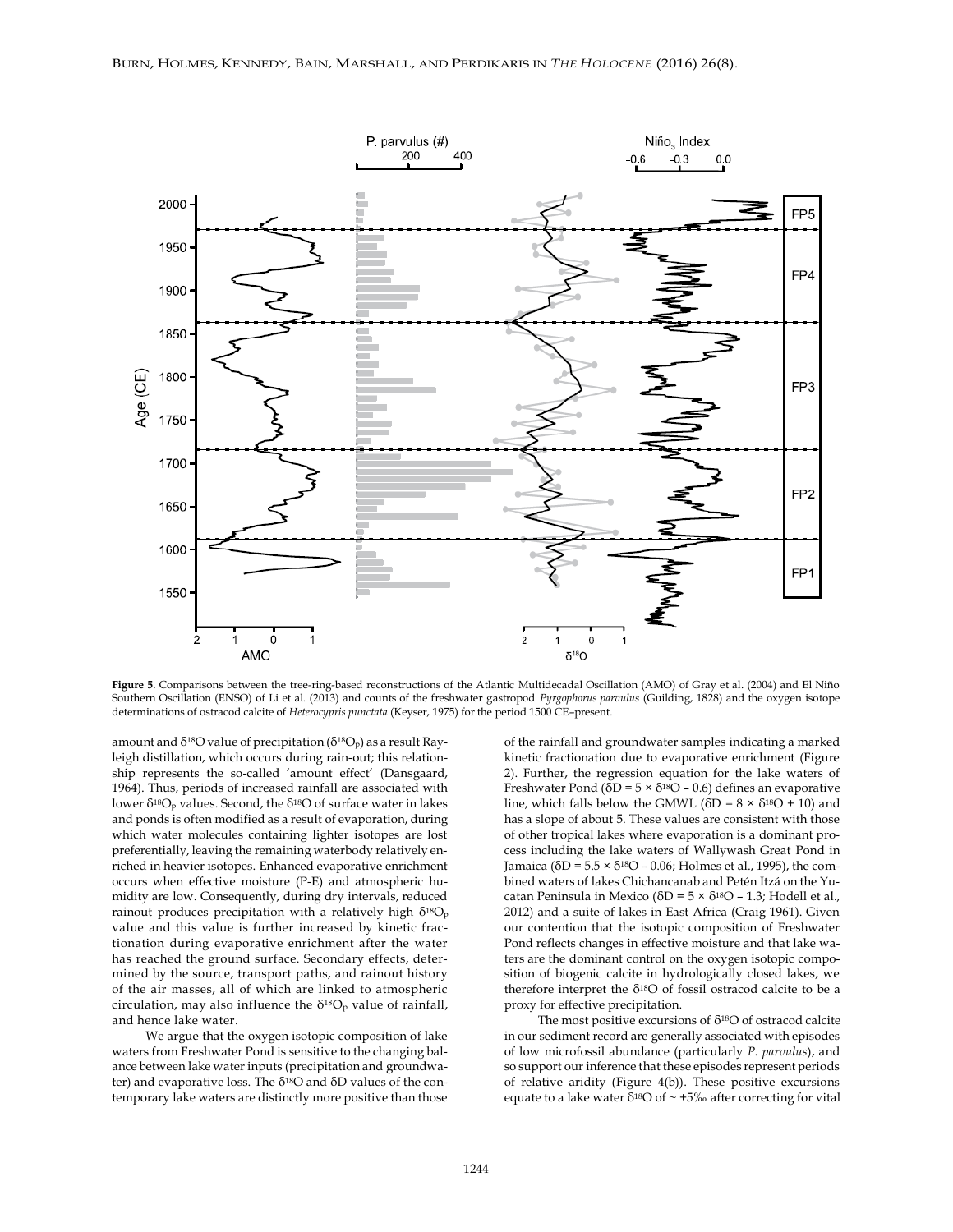effects, and exceed contemporary values for rainfall that fall between −3 and +1‰ (Figure 2) and those of most of the collected pond waters (values of −2 to +5‰) suggesting that the periods of low effective moisture were more extreme than today. In contrast, the wetter periods inferred from peaks in microfossil abundance at 32, 24, and 11 cm are associated with lower  $\delta^{18}$ O values (~ 1.5‰), which lie within the range of the collected contemporary pond waters. The coincidence at ~1600 CE of low microfossil abundance, carbonate values and negative excursions of  $\delta^{18}O$  (Figures 4 and 5) is an exception and is likely explained by the desiccation of the lake at that time and the subsequent breakdown in the relationship between δ18O variability of ostracod calcite and changes in effective moisture.

#### *Climate variability in Barbuda during the Little Ice Age*

Our microfossil-based climate reconstruction suggests that the island of Barbuda experienced significant variability in effective rainfall over the past four centuries, a period that spans much of the so-called Little Ice Age (~1400–1850 CE). This result supports the findings of a geochemical study of a sediment core from a mangrove lagoon in Jamaica, which shows not only that the climate of Jamaica was not uniformly dry during the LIA, but that it was also characterized by enhanced rainfall variability on multidecadal timescales (Burn and Palmer, 2014). Similar conclusions have been drawn from speleothem-based precipitation reconstructions for Cuba (Fensterer et al., 2013) and Belize (Kennett et al., 2012), which attest to the significant climate variability that occurred during the LIA across the Caribbean region. Importantly, these findings contradict those of other regional paleoclimate studies, which indicate that the LIA was manifested as an extended episode of aridity across the circum-Caribbean region (Haug et al., 2001; Hodell et al., 2005; Lane et al., 2011).

Recent studies on the modern climate dynamics of the Caribbean region suggest that ENSO and the AMO are the principal drivers of contemporary rainfall patterns (Giannini et al., 2001; Dunstone et al., 2013). To examine the influence of these modes of climate variability on the longer-term effective rainfall in Barbuda, we compared the abundance of *Pyrgophorus parvulus* with the oxygen isotope record from Freshwater Pond and high resolution tree-ring-based reconstructions of the AMO (Gray et al., 2004) and ENSO (Li et al., 2013; Figure 5). We found a remarkable correspondence between the abundance of *P. parvulus* and the AMO reconstruction between about 1550 and 1850 CE, which suggests that extended episodes of aridity may be explained by suppressed SSTs in the tropical Atlantic. Similarly, periods of increased effective moisture were often associated with warmer Atlantic SSTs. The covariance between these two proxy records not only supports the integrity of the tree-ring based SST reconstruction for the Atlantic Region, but also suggests that sea surface temperature variability in the Atlantic has had a dominant influence on rainfall patterns in Barbuda at least between 1550 and 1850 CE during the period associated with the LIA. The close correspondence between Atlantic SST and rainfall patterns may be explained intuitively because Barbuda is located very close to the center of AMO activity in the Tropical Atlantic, which during the wet season directly affects tropospheric stability and in turn precipitation and tropical cyclone activity.

Comparison of our microfossil data with the ENSO reconstruction of Li et al. (2013) for the past five centuries suggests that ENSO has also had a strong influence on rainfall

patterns in Barbuda, particularly since about 1700 CE. Episodes of stronger El Niño-like activity occurred during the periods 1720–1775, 1820–1850, and 1975–2010 and were associated with drier conditions in our study as represented by the low abundance of *P. parvulus* and more positive δ<sup>18</sup>O values. In contrast, inferred wetter periods between 1775–1800 CE and during the late 19<sup>th</sup> century correspond with La Niña-like conditions in the tropical Pacific. Given that contemporary rainfall patterns in the region are strongly controlled by the interplay between ENSO and the AMO, we interpret the changing long-term rainfall patterns represented in the Barbuda record to also reflect the relative influences of these regional-scale climatic phenomena. The Freshwater Pond sediment record provides strong evidence that sea surface temperatures in the Atlantic were the overriding control on rainfall patterns in Barbuda between about 1550 and 1720 CE. From 1720–1860 CE, ENSO appears to have exerted some additional influence and to have combined with the AMO to reinforce drier conditions between 1720–1775 and 1820–1850 and wetter conditions from 1775–1800. The relationship between the AMO and rainfall patterns in Barbuda appears to break down during the industrial era, possibly because of the increased influence of ENSO at that time. Thus, long-term patterns of effective rainfall in Barbuda appear to result from the combined and temporally variable influence of both Atlantic and Pacific modes of climate variability.

#### **Acknowledgements**

The authors thank Dr. Reg Murphy of the National Parks Antigua and Barbuda, the Barbuda Council, Anne-Marie Faucher, Allison Leblanc, Eve Tycenski and Emily Lin for field and laboratory support and Professor Chris Paul for identifying the gastropod *Pyrgophorus parvulus*. We thank Mark Brenner and an anonymous reviewer for their comments and insights, which helped improve the manuscript substantially. We appreciate the support to M. Burn from the UWI New Initiative Programme and UWI Study and Travel Grant. This material is based upon work supported by the National Science Foundation under Grant No. 0851727 to S. Perdikaris and by a grant from the Natural Environment Research Council (Grant No. NE/K00610X/1) to J. Holmes, and by a grant to A. Bain from the Social Science and Humanities Research Council of Canada via the Research Development Initiatives program. Data will be made available from the NOAA's National Centers for Environmental Information (NCEI) (http://www.ncdc.noaa.gov/data-access/paleoclimatology-data/datasets).

#### **References**

- Bertran P, Bonnissent D, Imbert D et al. (2004) Paléoclimat des Petites Antilles depuis 4000 ans BP: l'enregistrement de la lagune de Grand-Case à Saint-Martin. Comptes Rendus Geoscience 336: 1,501–1,510.
- Black DE, Abahazi MA, Thunell RC et al. (2007) An 8-century tropical Atlantic SST record from the Cariaco Basin: Baseline variability, twentieth-century warming, and Atlantic hurricane frequency. Paleoceanography 22: PA4204.
- Brasier M and Donahue J (1985) Barbuda: An emerging reef and lagoon complex on the edge of the Lesser Antilles island arc. Journal of the Geological Society 142: 1,101–1,117.
- Broodbakker NW (1982) Amsterdam expeditions to the West Indian Islands, report 20. The genus *Heterocypris* (Crustacea, Ostracoda) in the West Indies. Part 1. Taxonomic characteristics. Bijdragen tot de Dierkunde 52: 207–227.
- Broodbakker NW (1983a) Amsterdam expeditions to the West Indian Island, report 24. The genus *Heterocypris* (Crustacea, Ostracoda) in the West Indies. Part II. Carapace length, ecology and zoogeography. Bijdragen tot de Dierkunde 53: 115–134.
- Broodbakker NW (1983b) Amsterdam expeditions to the West Indian Islands, report 34. The subfamily Candoninae (Crustacea, Ostracoda) in the West Indies. Bijdragen tot de Dierkunde 53: 287– 326.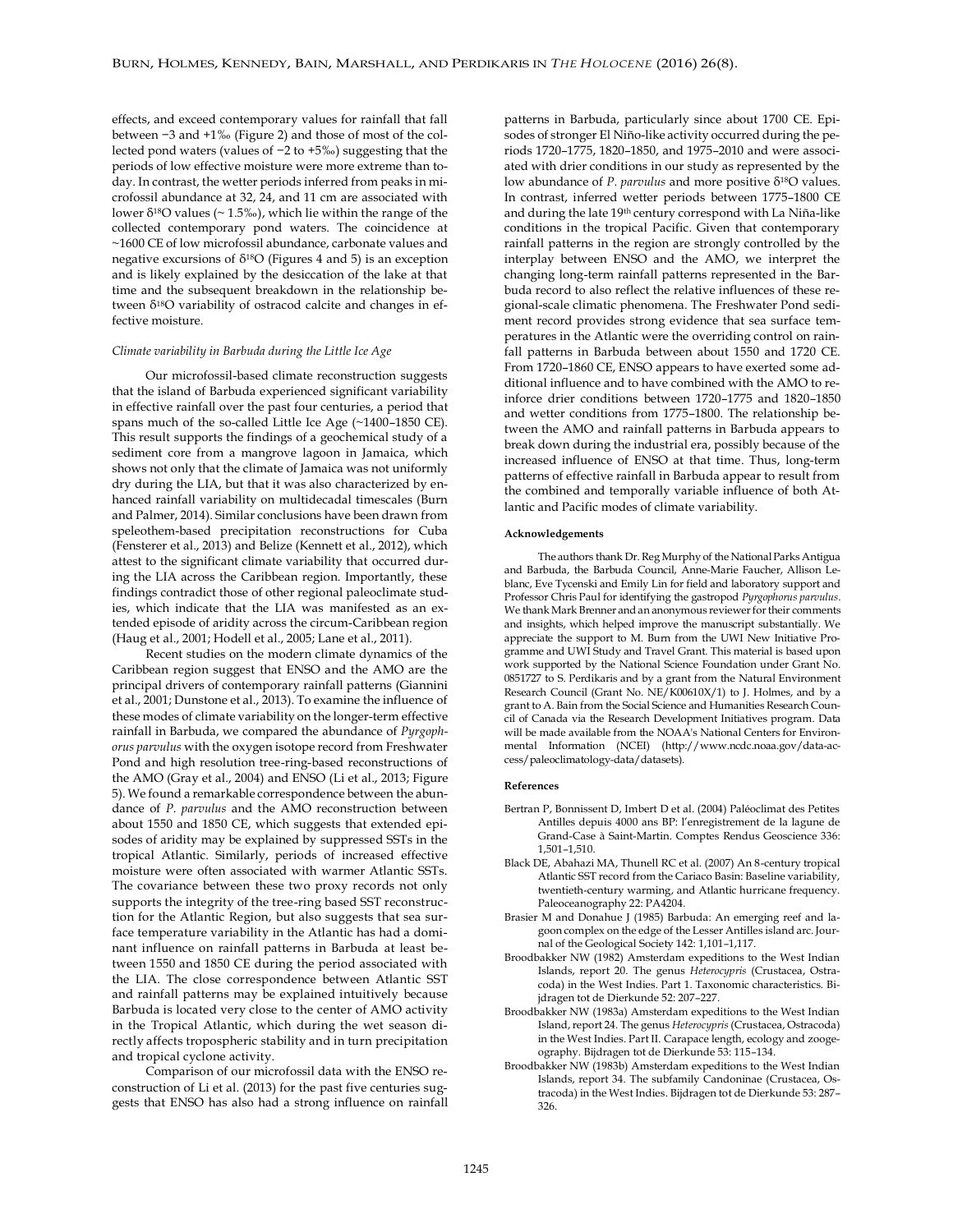- Broodbakker NW (1983c) Amsterdam expeditions to the West Indian Islands, report 35. The genus *Strandesia* and other Cypricercini (Crustacea, Ostracoda) in the West Indies. Part I. Taxonomy. Bijdragen tot de Dierkunde 53: 327–368.
- Broodbakker NW (1984a) The distribution and zoogeography of freshwater Ostracoda (Crustacea) in the West Indies with emphasis on species inhabiting wells. Bijdragen tot de Dierkunde 54: 25– 50.
- Broodbakker, NW (1984b) The genus *Strandesia* and other Cypricercini (Crustacea, Ostracoda) in the West Indies Part II. Carapace length, ecology and distribution of two *Strandesia* species. Bijdragen tot de Dierkunde 54: 1–14.
- Burn MJ and Palmer SE (2014) Solar forcing of Caribbean drought events during the last millennium. Journal of Quaternary Science 29: 827–836.
- Burn MJ and Palmer SE (2015) Atlantic hurricane activity during the last millennium. Scientific Reports 5: 12838.
- Colinvaux PA, Oliveira PED and Moreno E (1999) Amazon: Pollen Manual and Atlas. Harwood Academic Publishers: London, UK.
- Cook KH and Vizy EK (2010) Hydrodynamics of the Caribbean lowlevel jet and its relationship to precipitation. Journal of Climate 23: 1,477–1,494.
- Covich A (1976) Recent changes in molluscan species diversity of a large tropical lake (Lago de Peten, Guatemala). Limnology and Oceanography 21: 51–59.
- Craig H (1961) Isotopic variations in meteoric waters. Science 133: 1702–1703.
- Cubasch U, Voss R, Hegerl GC et al. (1997) Simulation of the influence of solar radiation variations on the global climate with an ocean-atmosphere general circulation model. Climate Dynamics 13: 757–767.
- Dansgaard W (1964) Stable isotopes in precipitation. Tellus A 16: 436– 468.
- Dean Jr W (1974) Determination of carbonate and organic matter in calcareous sediments and sedimentary rocks by loss on ignition: comparison with other methods. Journal of Sedimentary Research 44: 242–248.
- Dunstone NJ, Smith DM, Booth BB et al. (2013) Anthropogenic aerosol forcing of Atlantic tropical storms. Nature Geoscience 6: 534– 539.
- Enfield D (2001) The Atlantic multidecadal oscillation and its relation to rainfall and river flows in the continental US. Geophysical Research Letters 28: 2077–2080.
- Enfield DB and Alfaro EJ (1999) The dependence of Caribbean rainfall on the interaction of the tropical Atlantic and Pacific Oceans. Journal of Climate 12: 2093–2103.
- Fairbanks RG (1989) A 17,000-year glacio-eustatic sea level record: influence of glacial melting rates on the Younger Dryas event and deep-ocean circulation. Nature 342: 637-642.
- Fensterer C, Scholz D, Hoffmann D et al. (2012) Cuban stalagmite suggests relationship between Caribbean precipitation and the Atlantic Multidecadal Oscillation during the past 1.3 ka. The Holocene 22: 1,405–1,412.
- Fensterer C, Scholz D, Hoffmann DL et al. (2013) Millennial-scale climate variability during the last 12.5ka recorded in a Caribbean speleothem. Earth and Planetary Science Letters 361: 143–151.
- Folland CK, Palmer TN and Parker DE (1986) Sahel rainfall and worldwide sea temperatures, 1901-85. Nature 320: 602–607.
- Furtos NC (1934) Two new species of *Cypretta* from the Marquesas Islands and Florida with notes on the distribution of the species. Bulletin of the Bernice P. Bishop Museum 114: 279–286.
- Furtos NC (1936) On the Ostracoda from the Cenotes of Yucatan and vicinity. Publications of the Carnegie Institutions of Washington 457: 89–115.
- Furtos NC (1938) A new species of *Cypridopsis* from Yucatan. Publications of the Carnegie Institutions of Washington 491: 155–157.
- Gerber S, Joos F, Brügger P et al. (2003) Constraining temperature variations over the last millennium by comparing simulated and observed atmospheric CO2. Climate Dynamics 20: 281–299.
- Giannini A, Cane MA and Kushnir Y (2001) Interdecadal changes in the ENSO Teleconnection to the Caribbean Region and the North Atlantic Oscillation. Journal of Climate 14: 2,867–2,879.
- Goldenberg SB, Landsea CW, Mestas-Nunez AM et al. (2001) The recent increase in Atlantic hurricane activity: Causes and implications. Science 293: 474–479.
- Gouirand I, Jury MR and Sing B (2012) An analysis of low- and highfrequency summer climate variability around the Caribbean Antilles. Journal of Climate 25: 3,942–3,952.
- Gray ST, Graumlich LJ, Betancourt JL et al. (2004) A tree-ring based reconstruction of the Atlantic Multidecadal Oscillation since 1567 A.D. Geophysical Research Letters 31: L12205.
- Haase-Schramm A, Böhm F, Eisenhauer A et al. (2003) Sr/Ca ratios and oxygen isotopes from sclerosponges: Temperature history of the Caribbean mixed layer and thermocline during the Little Ice Age. Paleoceanography 18: 1073.
- Harrison AD (1984) Redescription of *Pyrgophorus parvulus* (Gastropoda: Hydrobiidae) from St. Vincent, St. Lucia, and Grenada, West Indies. Proceedings of the Academy of Natural Sciences of Philadelphia 136: 145–151.
- Haug GH, Hughen KA, Sigman DM et al. (2001) Southward migration of the intertropical convergence zone through the Holocene. Science 293: 1,304–1,308.
- Hetzinger S, Pfeiffer M, Dullo WC et al. (2008) Caribbean coral tracks Atlantic Multidecadal Oscillation and past hurricane activity. Geology 36: 11–14.
- Hodell DA, Brenner M, Curtis JH et al. (2005) Climate change on the Yucatan Peninsula during the Little Ice Age. Quaternary Research 63: 109–121.
- Hodell DA, Turchyn AV, Wiseman CJ et al. (2012) Late Glacial temperature and precipitation changes in the lowland Neotropics by tandem measurement of  $\delta^{18}O$  in biogenic carbonate and gypsum hydration water. Geochimica et Cosmochimica Acta 77: 352–368.
- Hodson DLR, Sutton RT, Cassou C et al. (2009) Climate impacts of recent multidecadal changes in Atlantic Ocean Sea Surface Temperature: A multimodel comparison. Climate Dynamics 34: 1,041–1,058.
- Holmes JA (1997) Recent non-marine Ostracoda from Jamaica, West Indies. Journal of Micropalaeontology 16: 137–143.
- Holmes JA, Street-Perrott FA, Heaton THE et al. (1995) Chemical and isotopic composition of karstic lakes in Jamaica, West Indies. Hydrobiologia 312: 121–138.
- Holmes JA, Street-Perrott FA, Allen MJ et al. (1997) Holocene palaeolimnology of Kajemamm Oasis, Northern Nigeria: An isotopic study of ostracodes, bulk carbonate and organic carbon. Journal of the Geological Society 154: 311–319.
- Isphording WC (1973) Discussion of the occurrence and origin of sedimentary Palygorskite-Sepiolite deposits. Clays and Clay Minerals 21: 391–401.
- Kantrud H (1991) Wigeongrass (*Ruppia maritima*): A literature review. Fish and Wildlife Research 10: 1–58.
- Kennett DJ, Breitenbach SFM, Aquino VV et al. (2012) Development and disintegration of Maya political systems in response to climate change. Science 338: 788–791.
- Keyser D (1975) Ostracoden aus den Mangrovegebieten Südwest-Florida (Crustacea: Ostracoda, Podocopa). Abhandlungen und Verhandlungen des Naturwissenschaftlichen Vereins zu Hamburg 18/19: 255–290.
- Keyser D (1976) Ecology and zoogeography of recent brackish-water Ostracoda (Crustacea) from South-west Florida. In: Löffler, H. and Danielopol DH (eds.), Aspects of Ecology and Zoogeography of Recent and Fossil Ostracoda. The Hague, D. W. Junk, 207–222.
- Keyser D (1977) Brackwasser-Cytheracea aus Süd-Florida (Crust.: Ostracoda: Podocopa). Abhandlungen und Verhandlungen des Naturwissenschaftlichen Vereins zu Hamburg 20: 43–85.
- Keyser D and Schöning C (2000) Holocene ostracoda (crustacea) from Bermuda. Senckenbergiana lethaea 80: 567–591.
- Klie W (1939) Süßwasserostracoden aus Nordbrasilien. III. Die Gattungen *Stenocypris* und *Dolerocypris*. Zoologischer Anzeiger 128: 316–320.
- Kilbourne KH, Quinn TM, Webb R et al. (2008) Paleoclimate proxy perspective on Caribbean climate since the year 1751: Evidence of cooler temperatures and multidecadal variability. Paleoceanography 23: PA3220.